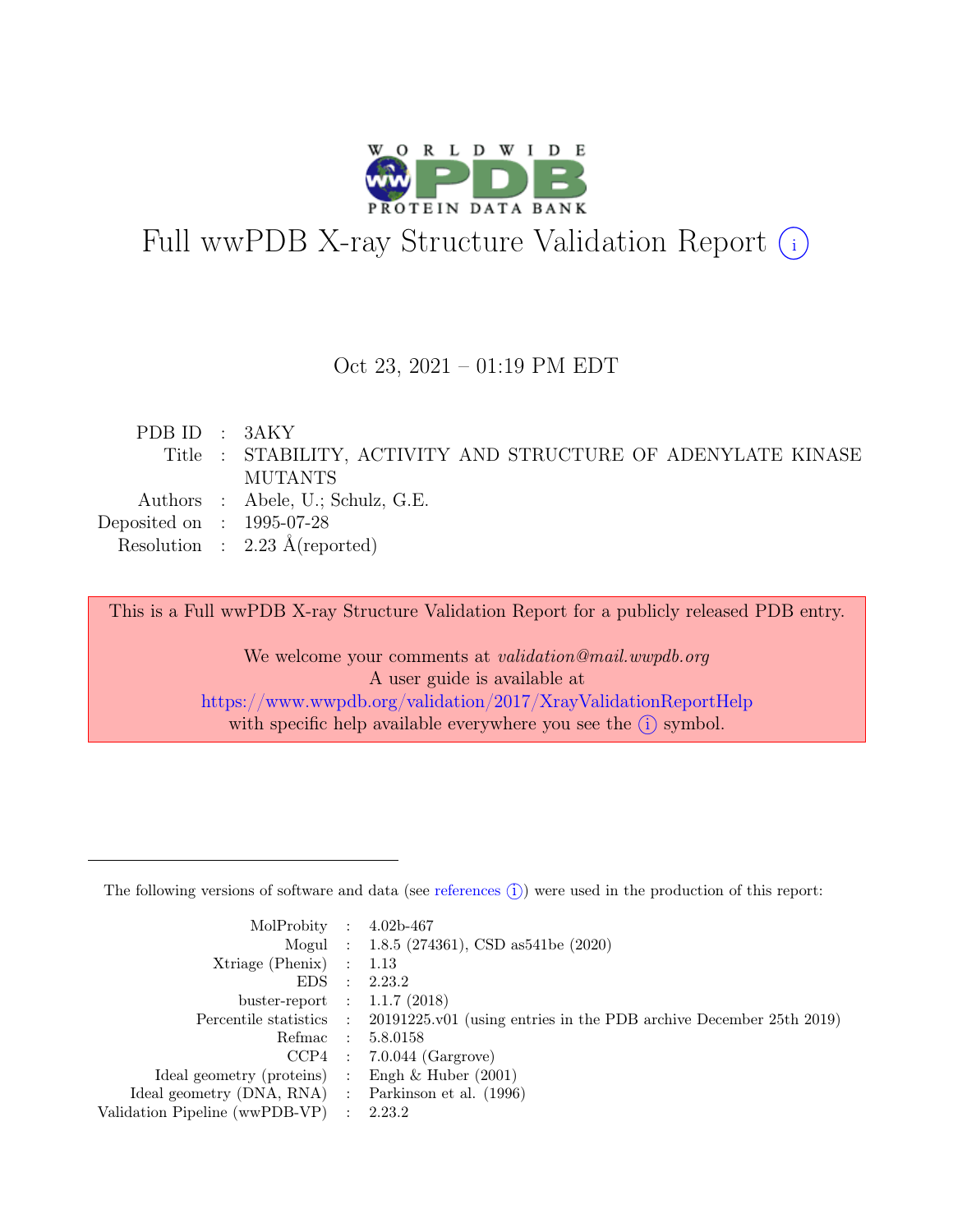# 1 Overall quality at a glance  $(i)$

The following experimental techniques were used to determine the structure: X-RAY DIFFRACTION

The reported resolution of this entry is 2.23 Å.

Percentile scores (ranging between 0-100) for global validation metrics of the entry are shown in the following graphic. The table shows the number of entries on which the scores are based.



| Metric                | Whole archive<br>$(\#\text{Entries})$ | Similar resolution<br>$(\# \text{Entries}, \text{ resolution range}(\text{A}))$ |
|-----------------------|---------------------------------------|---------------------------------------------------------------------------------|
| Clashscore            | 141614                                | 2539 (2.26-2.22)                                                                |
| Ramachandran outliers | 138981                                | 2489 (2.26-2.22)                                                                |
| Sidechain outliers    | 138945                                | 2490 (2.26-2.22)                                                                |
| RSRZ outliers         | 127900                                | $2353(2.26-2.22)$                                                               |

The table below summarises the geometric issues observed across the polymeric chains and their fit to the electron density. The red, orange, yellow and green segments of the lower bar indicate the fraction of residues that contain outliers for  $>=$  3, 2, 1 and 0 types of geometric quality criteria respectively. A grey segment represents the fraction of residues that are not modelled. The numeric value for each fraction is indicated below the corresponding segment, with a dot representing fractions <=5% The upper red bar (where present) indicates the fraction of residues that have poor fit to the electron density. The numeric value is given above the bar.

| $\mod$ | Chain | $\mathsf{Length}$ | Quality of chain |     |                  |
|--------|-------|-------------------|------------------|-----|------------------|
|        |       | 220               | 69%              | 29% | $\bullet\bullet$ |

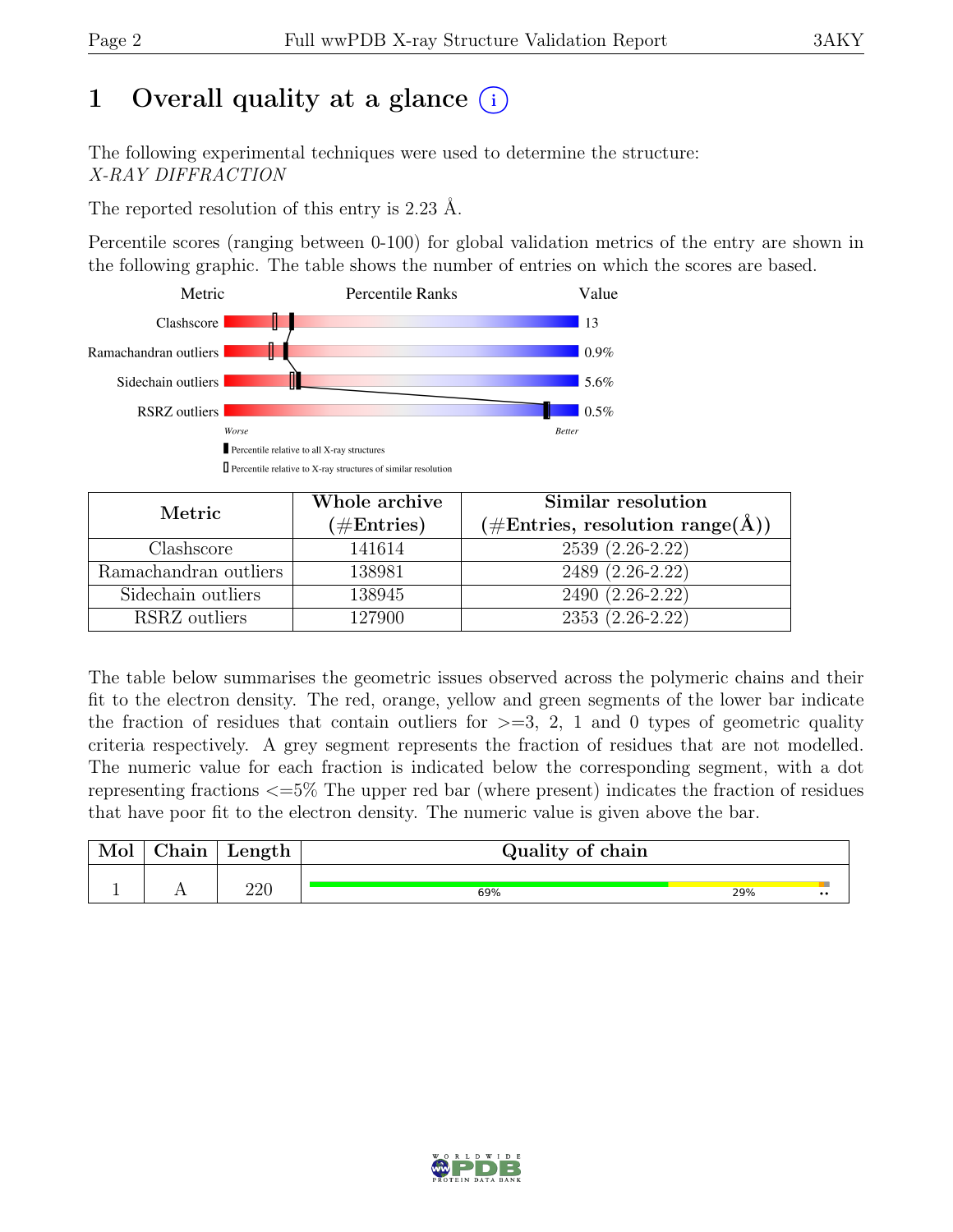# 2 Entry composition (i)

There are 4 unique types of molecules in this entry. The entry contains 2508 atoms, of which 642 are hydrogens and 0 are deuteriums.

In the tables below, the ZeroOcc column contains the number of atoms modelled with zero occupancy, the AltConf column contains the number of residues with at least one atom in alternate conformation and the Trace column contains the number of residues modelled with at most 2 atoms.

• Molecule 1 is a protein called ADENYLATE KINASE.

| Mol | $\text{Chain}$ | Residues |                        |      | Atoms |     |     | ZeroOcc | $\vert$ AltConf $\vert$ | $\mid$ Trace $\mid$ |
|-----|----------------|----------|------------------------|------|-------|-----|-----|---------|-------------------------|---------------------|
|     |                | 218      | $\text{Total}$<br>2058 | 1054 | 380   | 296 | 320 |         |                         |                     |

There is a discrepancy between the modelled and reference sequences:

| Chain | Residue   Modelled   Actual |     | Comment                                    | Reference |
|-------|-----------------------------|-----|--------------------------------------------|-----------|
|       | PHE                         | ILE | $\pm$ engineered mutation $\pm$ UNP P07170 |           |

• Molecule 2 is BIS(ADENOSINE)-5'-PENTAPHOSPHATE (three-letter code: AP5) (formula:  $C_{20}H_{29}N_{10}O_{22}P_5$ ).



| Mol | Chain Residues | Atoms       |    |  | $ZeroOcc \   \$ AltConf |    |  |  |  |
|-----|----------------|-------------|----|--|-------------------------|----|--|--|--|
|     |                | Total C H N | 20 |  | 10                      | 22 |  |  |  |

• Molecule 3 is IMIDAZOLE (three-letter code: IMD) (formula:  $C_3H_5N_2$ ).

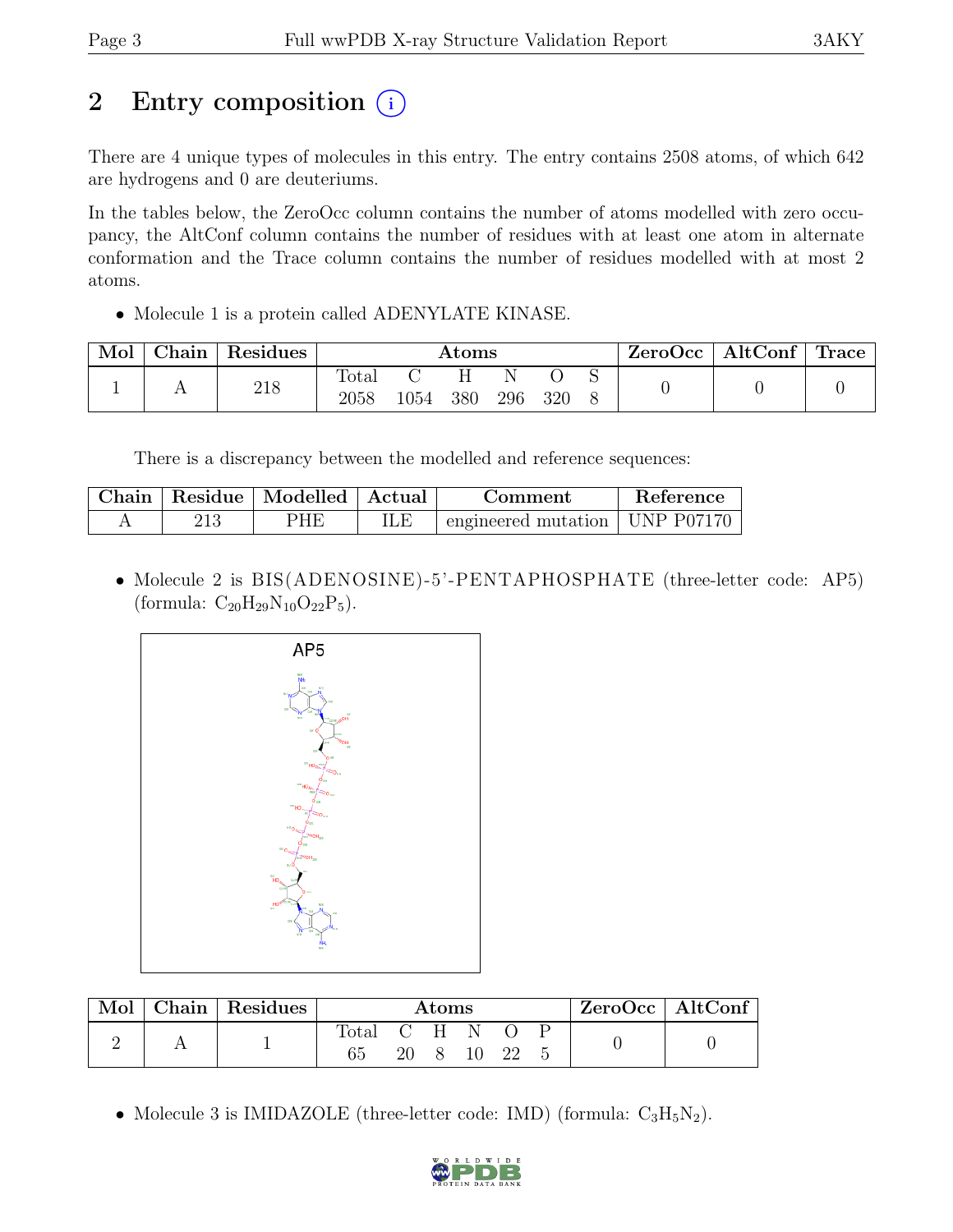

|  | $\mathbf{Mod} \mid \mathbf{Chain} \mid \mathbf{Residues}$ | Atoms       |  |  | ZeroOcc   AltConf |  |
|--|-----------------------------------------------------------|-------------|--|--|-------------------|--|
|  |                                                           | Total C H N |  |  |                   |  |

 $\bullet\,$  Molecule 4 is water.

|  | Mol   Chain   Residues | Atoms        |     |     | $ZeroOcc \   \ AltConf$ |  |
|--|------------------------|--------------|-----|-----|-------------------------|--|
|  | 126                    | Total<br>378 | 252 | 126 |                         |  |

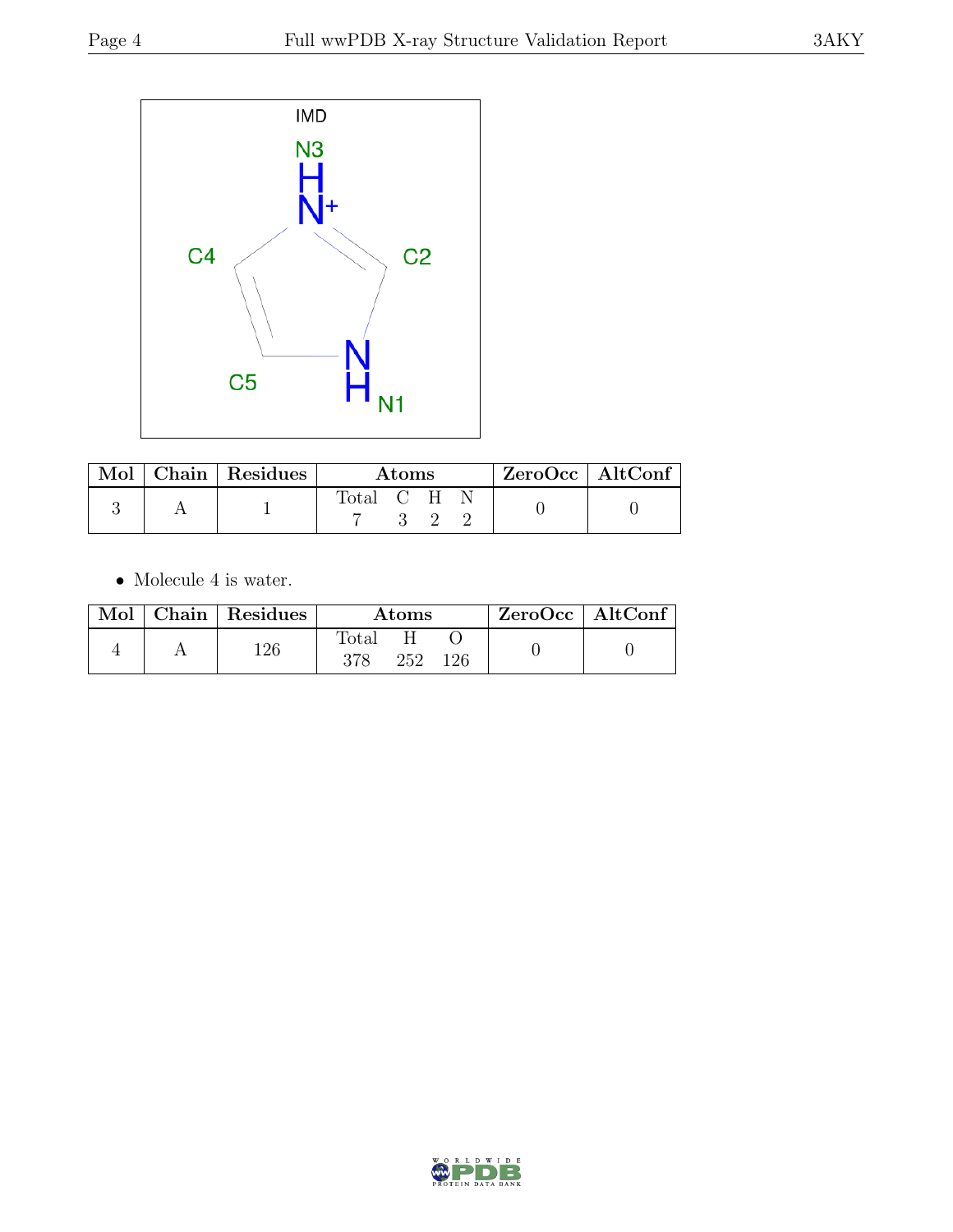# 3 Residue-property plots  $(i)$

These plots are drawn for all protein, RNA, DNA and oligosaccharide chains in the entry. The first graphic for a chain summarises the proportions of the various outlier classes displayed in the second graphic. The second graphic shows the sequence view annotated by issues in geometry and electron density. Residues are color-coded according to the number of geometric quality criteria for which they contain at least one outlier:  $green = 0$ , yellow  $= 1$ , orange  $= 2$  and red  $= 3$  or more. A red dot above a residue indicates a poor fit to the electron density (RSRZ > 2). Stretches of 2 or more consecutive residues without any outlier are shown as a green connector. Residues present in the sample, but not in the model, are shown in grey.

• Molecule 1: ADENYLATE KINASE



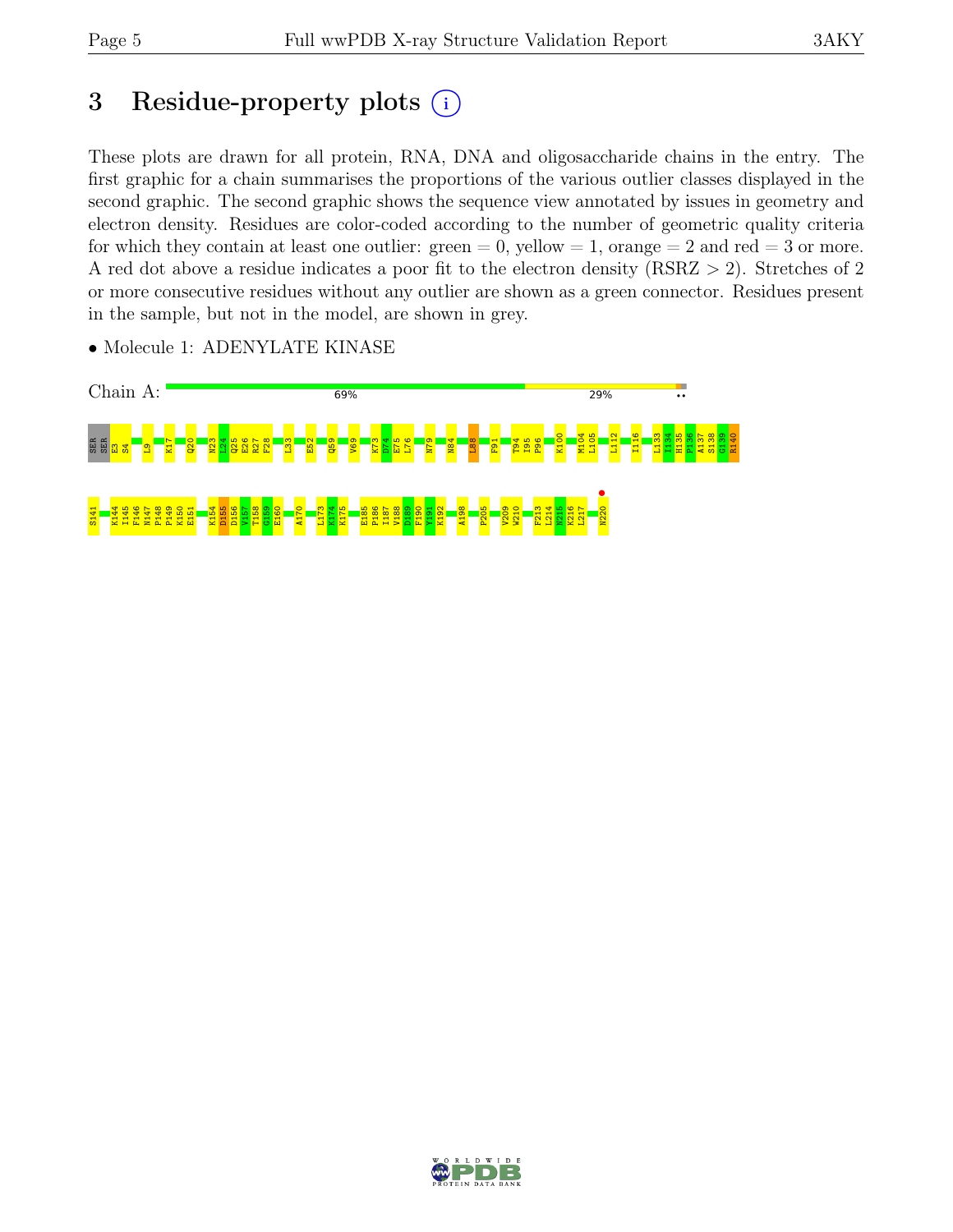# 4 Data and refinement statistics  $(i)$

| Property                                                          | Value                                             | <b>Source</b> |
|-------------------------------------------------------------------|---------------------------------------------------|---------------|
| Space group                                                       | P <sub>1</sub>                                    | Depositor     |
| Cell constants                                                    | $40.40\text{\AA}$<br>36.00Å<br>$45.30\text{\AA}$  |               |
| a, b, c, $\alpha$ , $\beta$ , $\gamma$                            | $111.70^\circ$<br>$109.00^\circ$<br>$63.30^\circ$ | Depositor     |
| Resolution $(A)$                                                  | 10.00<br>2.23                                     | Depositor     |
|                                                                   | 9.98<br>2.23                                      | <b>EDS</b>    |
| % Data completeness                                               | 94.4 (10.00-2.23)                                 | Depositor     |
| (in resolution range)                                             | 94.1 (9.98-2.23)                                  | <b>EDS</b>    |
| $R_{merge}$                                                       | 0.04                                              | Depositor     |
| $\mathrm{R}_{sym}$                                                | (Not available)                                   | Depositor     |
| $\leq I/\sigma(I)$                                                |                                                   | Xtriage       |
| Refinement program                                                | $X-PLOR$ 3.1                                      | Depositor     |
| $R, R_{free}$                                                     | (Not available)<br>0.149                          | Depositor     |
|                                                                   | (Not available)<br>0.156                          | DCC           |
| $R_{free}$ test set                                               | No test flags present.                            | wwPDB-VP      |
| Wilson B-factor $(A^2)$                                           | 25.5                                              | Xtriage       |
| Anisotropy                                                        | 0.050                                             | Xtriage       |
| Bulk solvent $k_{sol}(e/\mathring{A}^3), B_{sol}(\mathring{A}^2)$ | $0.17$ , 48.8                                     | <b>EDS</b>    |
| $L$ -test for twinning <sup>1</sup>                               | $< L >$ = 0.49, $< L^2 >$ = 0.31                  | Xtriage       |
| Estimated twinning fraction                                       | $\overline{\text{No}}$ twinning to report.        | Xtriage       |
| $F_o, F_c$ correlation                                            | 0.96                                              | <b>EDS</b>    |
| Total number of atoms                                             | 2508                                              | wwPDB-VP      |
| Average B, all atoms $(A^2)$                                      | 23.0                                              | wwPDB-VP      |

Xtriage's analysis on translational NCS is as follows: The largest off-origin peak in the Patterson function is 10.19% of the height of the origin peak. No significant pseudotranslation is detected.

<span id="page-5-0"></span><sup>&</sup>lt;sup>1</sup>Theoretical values of  $\langle |L| \rangle$ ,  $\langle L^2 \rangle$  for acentric reflections are 0.5, 0.333 respectively for untwinned datasets, and 0.375, 0.2 for perfectly twinned datasets.

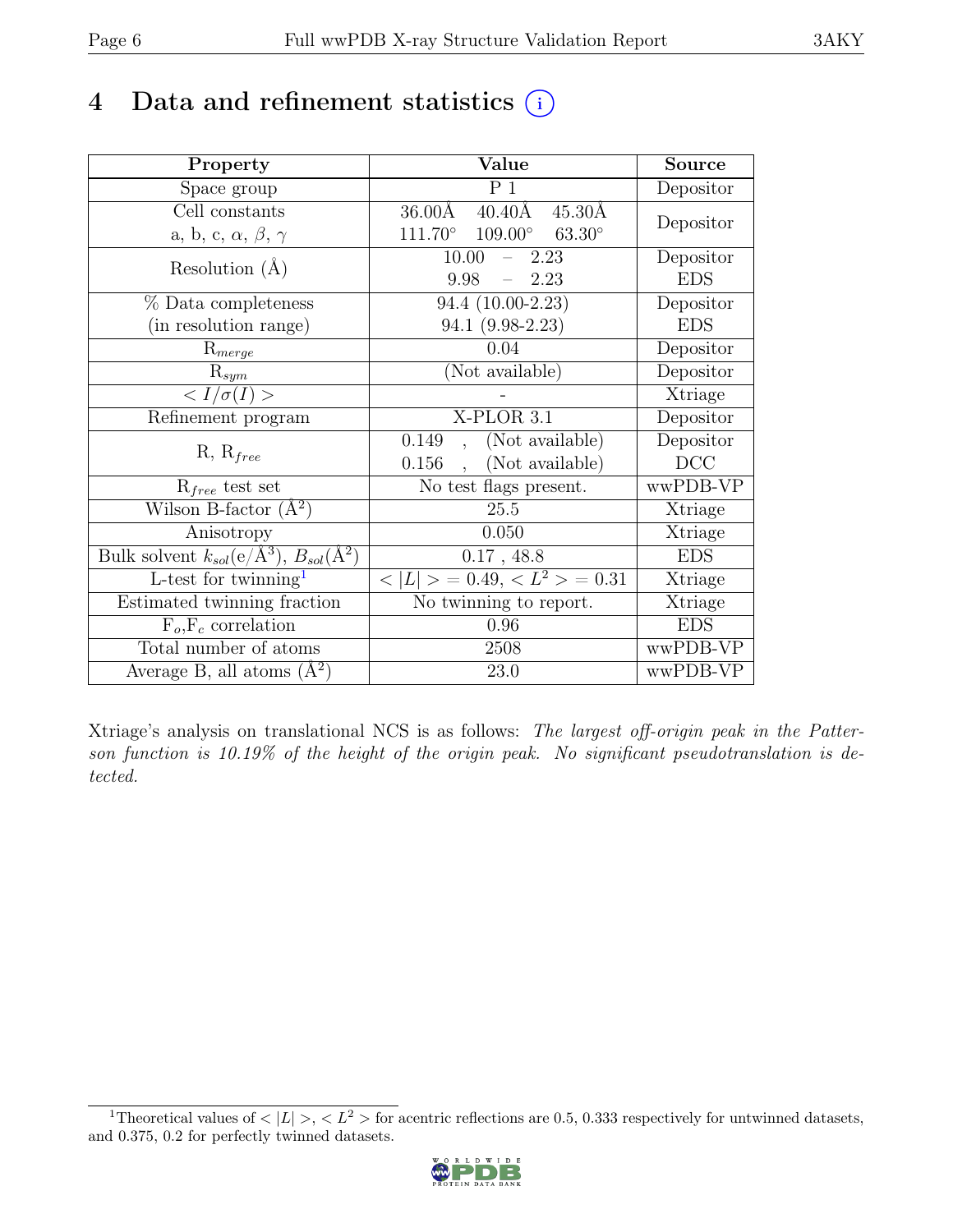# 5 Model quality  $(i)$

## 5.1 Standard geometry  $(i)$

Bond lengths and bond angles in the following residue types are not validated in this section: AP5, IMD

The Z score for a bond length (or angle) is the number of standard deviations the observed value is removed from the expected value. A bond length (or angle) with  $|Z| > 5$  is considered an outlier worth inspection. RMSZ is the root-mean-square of all Z scores of the bond lengths (or angles).

| $Mol$   Chain |      | Bond lengths                          | Bond angles |                 |  |
|---------------|------|---------------------------------------|-------------|-----------------|--|
|               |      | RMSZ $\mid \#Z \mid >5$   RMSZ $\mid$ |             | $\# Z  > 5$     |  |
|               | 0.41 | 0/1708                                | 0.58        | $1/2305(0.0\%)$ |  |

Chiral center outliers are detected by calculating the chiral volume of a chiral center and verifying if the center is modelled as a planar moiety or with the opposite hand.A planarity outlier is detected by checking planarity of atoms in a peptide group, atoms in a mainchain group or atoms of a sidechain that are expected to be planar.

|  | $\lceil$ Mol $\lceil$ Chain $\rceil$ #Chirality outliers $\rceil$ #Planarity outliers $\rceil$ |
|--|------------------------------------------------------------------------------------------------|
|  |                                                                                                |

There are no bond length outliers.

All (1) bond angle outliers are listed below:

| $\mid$ Mol $\mid$ Chain $\mid$ Res $\mid$ Type |  | Atoms                           | $\vert$ Observed $(^\circ)$ $\vert$ Ideal $(^\circ)$ |        |
|------------------------------------------------|--|---------------------------------|------------------------------------------------------|--------|
|                                                |  | $140$   ARG   NE-CZ-NH2   -6.96 | 116.82                                               | 120.30 |

There are no chirality outliers.

All (1) planarity outliers are listed below:

|  |     | $\mid$ Mol $\mid$ Chain $\mid$ Res $\mid$ Type $\mid$ Group |
|--|-----|-------------------------------------------------------------|
|  | 140 | $\vert$ ARG $\vert$ Sidechain $\vert$                       |

### 5.2 Too-close contacts  $(i)$

In the following table, the Non-H and H(model) columns list the number of non-hydrogen atoms and hydrogen atoms in the chain respectively. The H(added) column lists the number of hydrogen atoms added and optimized by MolProbity. The Clashes column lists the number of clashes within the asymmetric unit, whereas Symm-Clashes lists symmetry-related clashes.

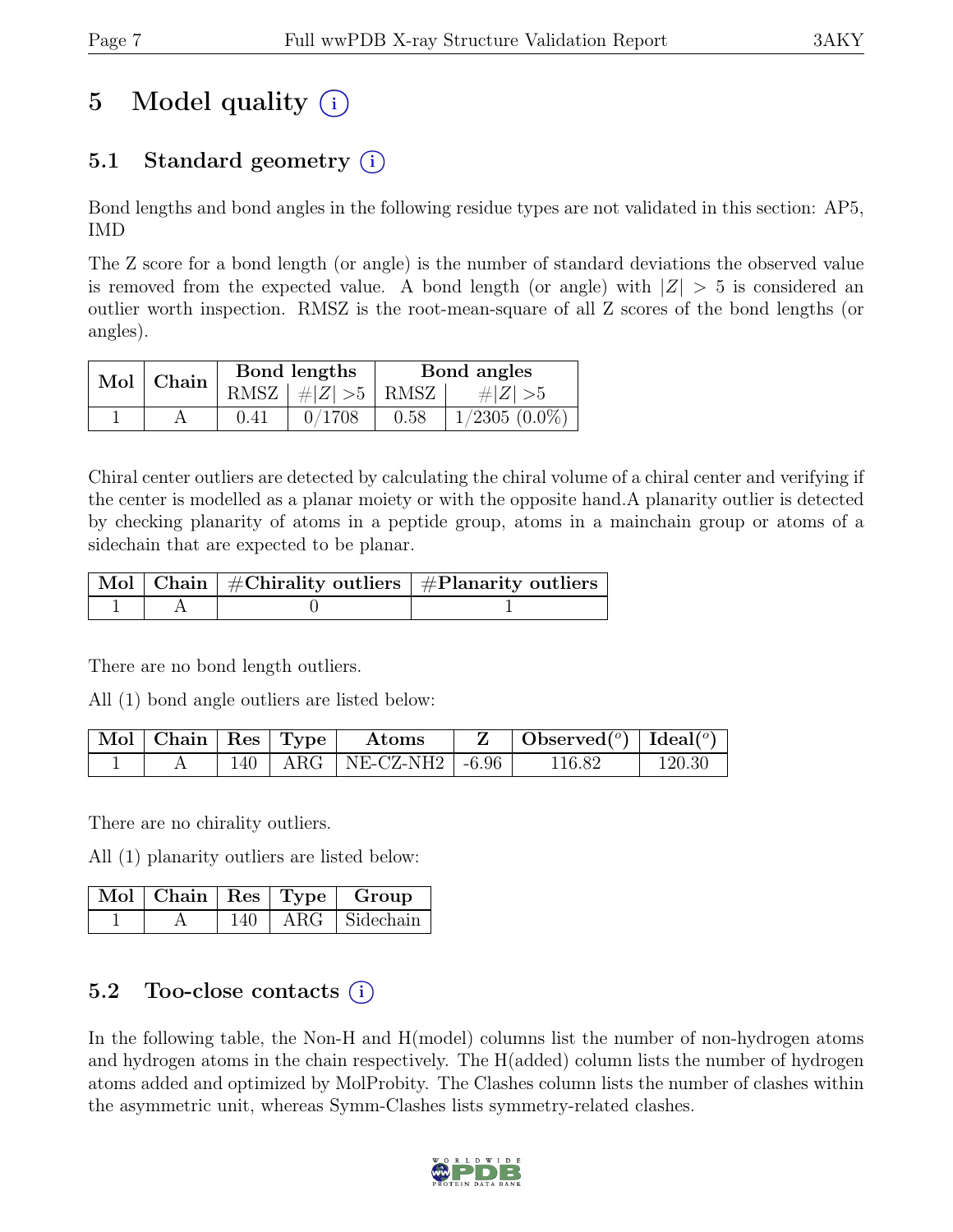|  |      |     |         | Mol   Chain   Non-H   H(model)   H(added)   Clashes   Symm-Clashes |
|--|------|-----|---------|--------------------------------------------------------------------|
|  | 1678 | 380 | 1695    |                                                                    |
|  |      |     |         |                                                                    |
|  |      |     |         |                                                                    |
|  | 126  | 252 |         |                                                                    |
|  | .866 | 642 | $179_A$ |                                                                    |

The all-atom clashscore is defined as the number of clashes found per 1000 atoms (including hydrogen atoms). The all-atom clashscore for this structure is 13.

All (45) close contacts within the same asymmetric unit are listed below, sorted by their clash magnitude.

| Atom-1                     | Atom-2              | Interatomic       | Clash         |  |
|----------------------------|---------------------|-------------------|---------------|--|
|                            |                     | distance $(A)$    | overlap $(A)$ |  |
| 1:A:17:LYS:HG3             | 4:A:600:HOH:O       | 1.78              | 0.82          |  |
| 1:A:214:LEU:HB3            | 1:A:220:ASN:HB3     | 1.62              | 0.80          |  |
| 1:A:52:GLU:OE1             | 4:A:526:HOH:O       | 2.05              | 0.75          |  |
| 1:A:214:LEU:HD22           | 1:A:220:ASN:CB      | 2.18              | 0.73          |  |
| 1:A:214:LEU:HD22           | 1:A:220:ASN:HB3     | 1.80              | 0.63          |  |
| 1:A:214:LEU:HD22           | 1:A:220:ASN:HB2     | 1.79              | 0.63          |  |
| 1:A:69:VAL:HG21            | 1:A:100:LYS:HD2     | 1.81              | 0.62          |  |
| $1:A:3E \times H \times H$ | 4:A:603:HOH:O       | 2.00              | 0.61          |  |
| 1:A:156:ASP:HB2            | 4:A:602:HOH:O       | 2.04              | 0.56          |  |
| 1:A:147:ASN:N              | 1:A:148:PRO:HD3     | 2.21              | 0.55          |  |
| 1:A:17:LYS:HE2             | 4:A:514:HOH:O       | 2.08              | 0.54          |  |
| 1:A:76:LEU:HD12            | 1: A:104: MET:HE2   | 1.89              | 0.54          |  |
| 1:A:170:ALA:HA             | 1:A:173:LEU:HB3     | 1.91              | 0.52          |  |
| 1:A:88:LEU:HB3             | 1:A:91:PHE:O        | 2.11              | 0.50          |  |
| 1:A:17:LYS:CE              | 4:A:600:HOH:O       | 2.56              | 0.50          |  |
| 1:A:33:LEU:HB2             | 1:A:88:LEU:HD12     | 1.94              | 0.50          |  |
| 1:A:188:VAL:HG12           | 1:A:192:LYS:HE2     | 1.93              | 0.49          |  |
| 1:A:20:GLN:O               | 1:A:23:ASN:HB2      | 2.11              | 0.49          |  |
| 3:A:302:IMD:C2             | 4:A:587:HOH:O       | 2.60              | 0.48          |  |
| 1: A:59: GLN:O             | 1:A:175:LYS:HD2     | 2.14              | 0.47          |  |
| 1: A: 158: THR:O           | 1:A:160:GLU:N       | 2.45              | 0.47          |  |
| 1:A:33:LEU:HD12            | 1:A:88:LEU:HD11     | 1.97              | 0.47          |  |
| 1: A: 75: GLU:O            | 1:A:79:ASN:HB3      | 2.14              | 0.47          |  |
| 1: A:95: ILE: HB           | 1:A:96:PRO:HD3      | 1.95              | 0.47          |  |
| 1:A:187:ILE:O              | 1:A:190:PHE:HB3     | $\overline{2.15}$ | 0.47          |  |
| 1:A:28:PHE:CZ              | 1:A:217:LEU:HD13    | 2.50              | 0.47          |  |
| 1:A:214:LEU:CB             | 1:A:220:ASN:HB3     | 2.40              | 0.46          |  |
| 1: A: 155: ASP: OD2        | 1: A: 158: THR: OG1 | 2.34              | 0.46          |  |
| 1:A:135:HIS:CE1            | 1:A:137:ALA:HB3     | 2.52              | 0.45          |  |
| 1:A:149:PRO:HB2            | 1:A:151:GLU:O       | 2.17              | 0.45          |  |

Continued on next page...

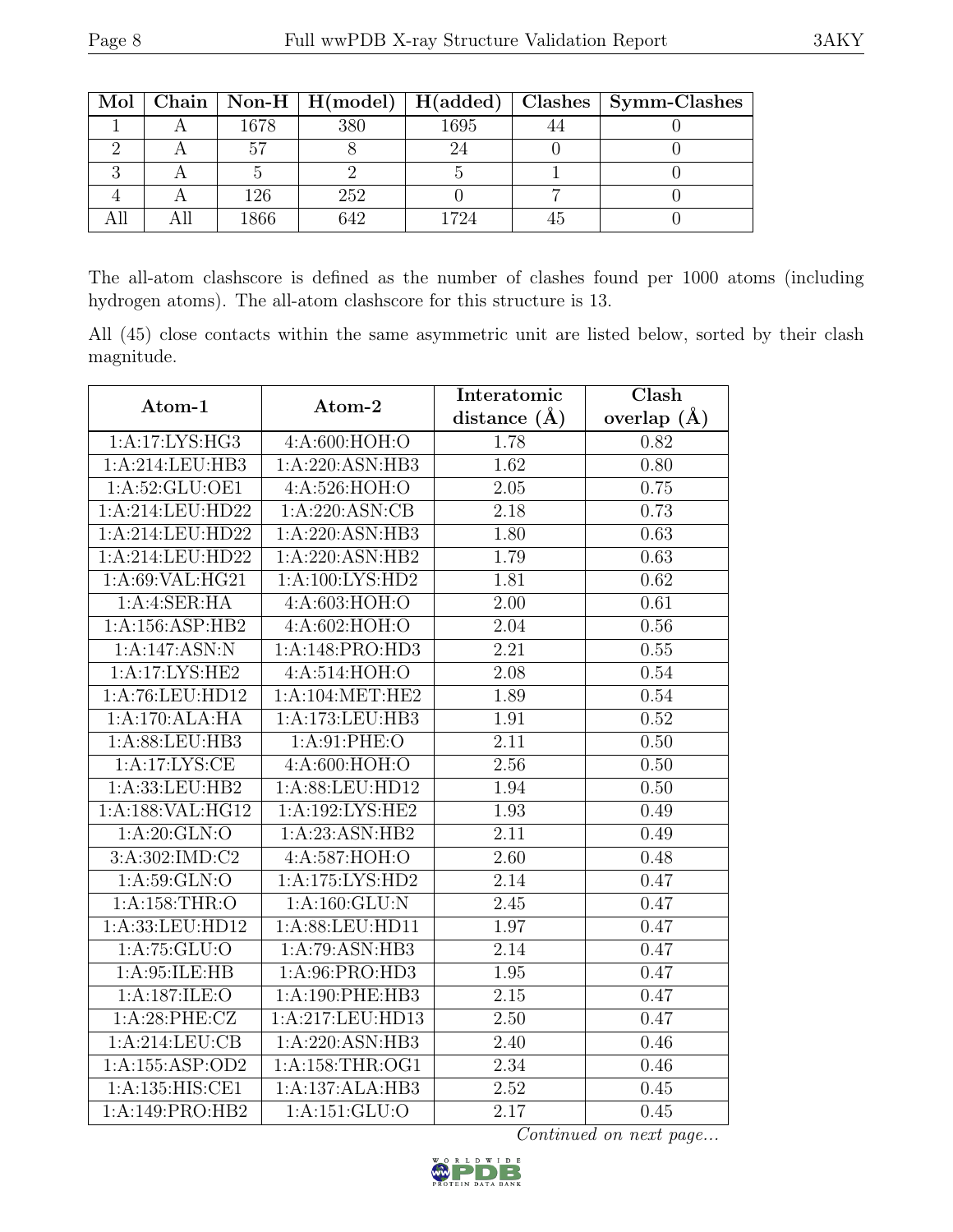| Atom-1              | Atom-2              | Interatomic      | Clash         |
|---------------------|---------------------|------------------|---------------|
|                     |                     | distance $(\AA)$ | overlap $(A)$ |
| 1:A:105:LEU:CD1     | 1: A:112:LEU:HG     | 2.47             | 0.44          |
| 1: A:205: PRO:O     | 1:A:209:VAL:HG23    | 2.18             | 0.44          |
| 1: A:94:THR:N       | 1:A:187:ILE:HD11    | 2.33             | 0.44          |
| 1: A:94:THR:C       | 1:A:187:ILE:HD11    | 2.39             | 0.43          |
| 1: A:73: LYS: HA    | 1: A:104: MET:CE    | 2.48             | 0.43          |
| 1:A:149:PRO:HA      | 1: A: 156: ASP: OD2 | 2.19             | 0.43          |
| 1:A:133:LEU:HD21    | 1:A:144:LYS:HE3     | 2.01             | 0.42          |
| 1:A:145:ILE:HB      | 1: A:146: PHE:CD1   | 2.55             | 0.42          |
| 1: A: 150: LYS: HE3 | 1: A:150: LYS: HB2  | 1.84             | 0.41          |
| 1:A:214:LEU:HD13    | 1:A:220:ASN:OD1     | 2.20             | 0.41          |
| 1: A: 185: GLU: N   | 1: A: 186: PRO:CD   | 2.84             | 0.41          |
| 1: A:23: ASN:HB3    | 1: A:210:TRP:CE2    | 2.56             | 0.40          |
| 1:A:76:LEU:HD12     | 1: A:104: MET:CE    | 2.50             | 0.40          |
| 1:A:154:LYS:O       | 1:A:156:ASP:N       | 2.55             | 0.40          |
| 1:A:116:ILE:HD13    | 1:A:198:ALA:HB3     | 2.03             | 0.40          |

Continued from previous page...

There are no symmetry-related clashes.

### 5.3 Torsion angles  $(i)$

#### 5.3.1 Protein backbone (i)

In the following table, the Percentiles column shows the percent Ramachandran outliers of the chain as a percentile score with respect to all X-ray entries followed by that with respect to entries of similar resolution.

The Analysed column shows the number of residues for which the backbone conformation was analysed, and the total number of residues.

| Mol Chain | Analysed Favoured Allowed Outliers Percentiles                                  |  |  |
|-----------|---------------------------------------------------------------------------------|--|--|
|           | $\mid$ 216/220 (98%) $\mid$ 204 (94%) $\mid$ 10 (5%) $\mid$ 2 (1%) $\mid$ 17 13 |  |  |

All (2) Ramachandran outliers are listed below:

| Mol | Chain | Res | Type |
|-----|-------|-----|------|
|     |       | 155 |      |
|     |       | 38  |      |

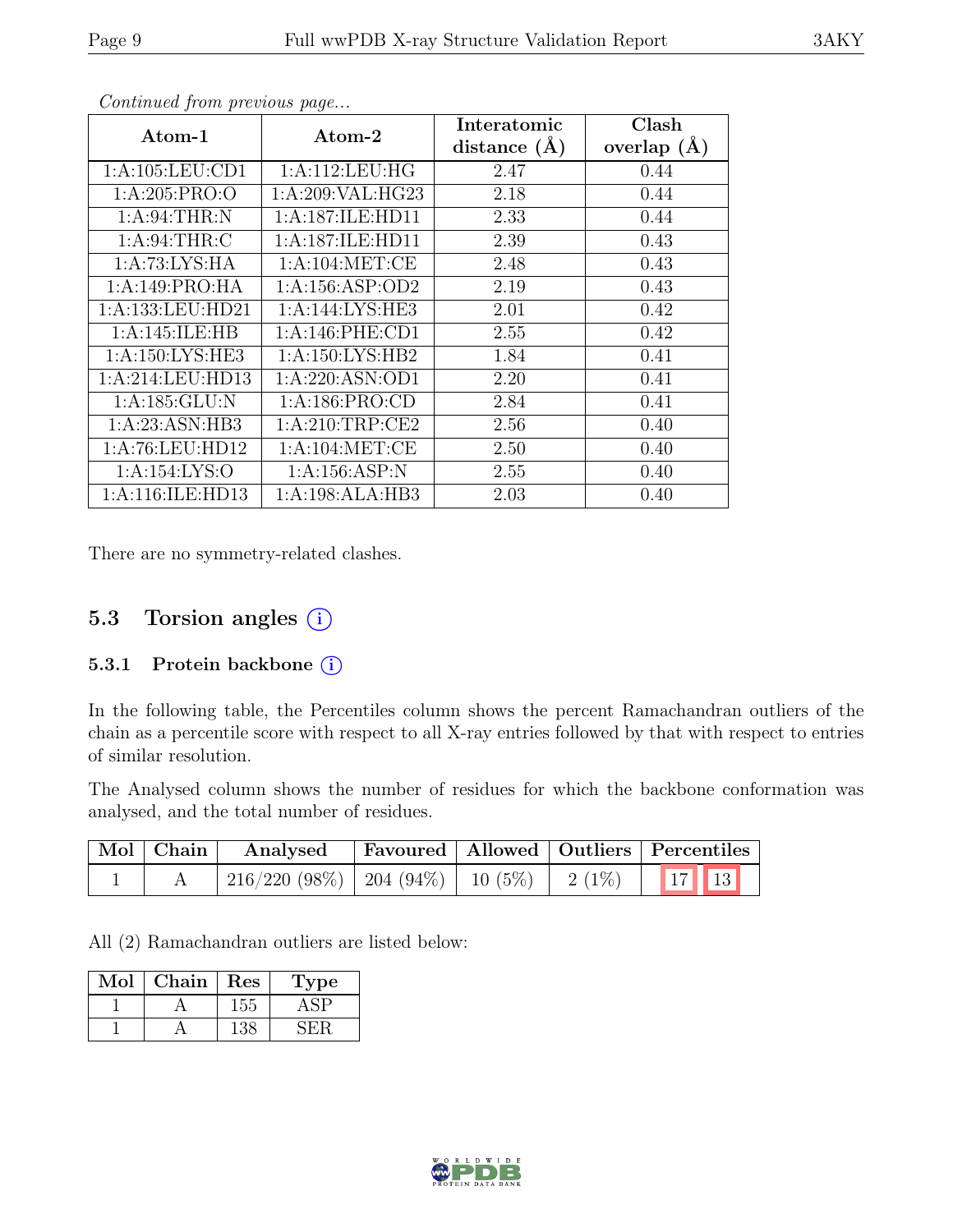#### 5.3.2 Protein sidechains  $(i)$

In the following table, the Percentiles column shows the percent sidechain outliers of the chain as a percentile score with respect to all X-ray entries followed by that with respect to entries of similar resolution.

The Analysed column shows the number of residues for which the sidechain conformation was analysed, and the total number of residues.

| $\vert$ Mol $\vert$ Chain $\vert$ | Analysed                                           | Rotameric   Outliers   Percentiles |  |  |
|-----------------------------------|----------------------------------------------------|------------------------------------|--|--|
|                                   | $178/180 (99\%)$   168 (94\%)   10 (6\%)   21   19 |                                    |  |  |

All (10) residues with a non-rotameric sidechain are listed below:

| Mol         | Chain | Res          | <b>Type</b> |
|-------------|-------|--------------|-------------|
| $\mathbf 1$ | А     | $\mathbf{3}$ | GLU         |
| 1           | Α     | 9            | <b>LEU</b>  |
| 1           | А     | 25           | <b>GLN</b>  |
| 1           | А     | 26           | GLU         |
| 1           | А     | 27           | $\rm{ARG}$  |
| 1           | А     | 84           | <b>ASN</b>  |
| 1           | A     | 88           | <b>LEU</b>  |
| 1           | А     | 141          | <b>SER</b>  |
| 1           | А     | 213          | <b>PHE</b>  |
|             |       | 216          | <b>LYS</b>  |

Sometimes sidechains can be flipped to improve hydrogen bonding and reduce clashes. All (1) such sidechains are listed below:

| Mol | Chain   Res | Type |
|-----|-------------|------|
|     |             | H    |

#### 5.3.3 RNA  $(i)$

There are no RNA molecules in this entry.

#### 5.4 Non-standard residues in protein, DNA, RNA chains  $(i)$

There are no non-standard protein/DNA/RNA residues in this entry.

#### 5.5 Carbohydrates  $(i)$

There are no monosaccharides in this entry.

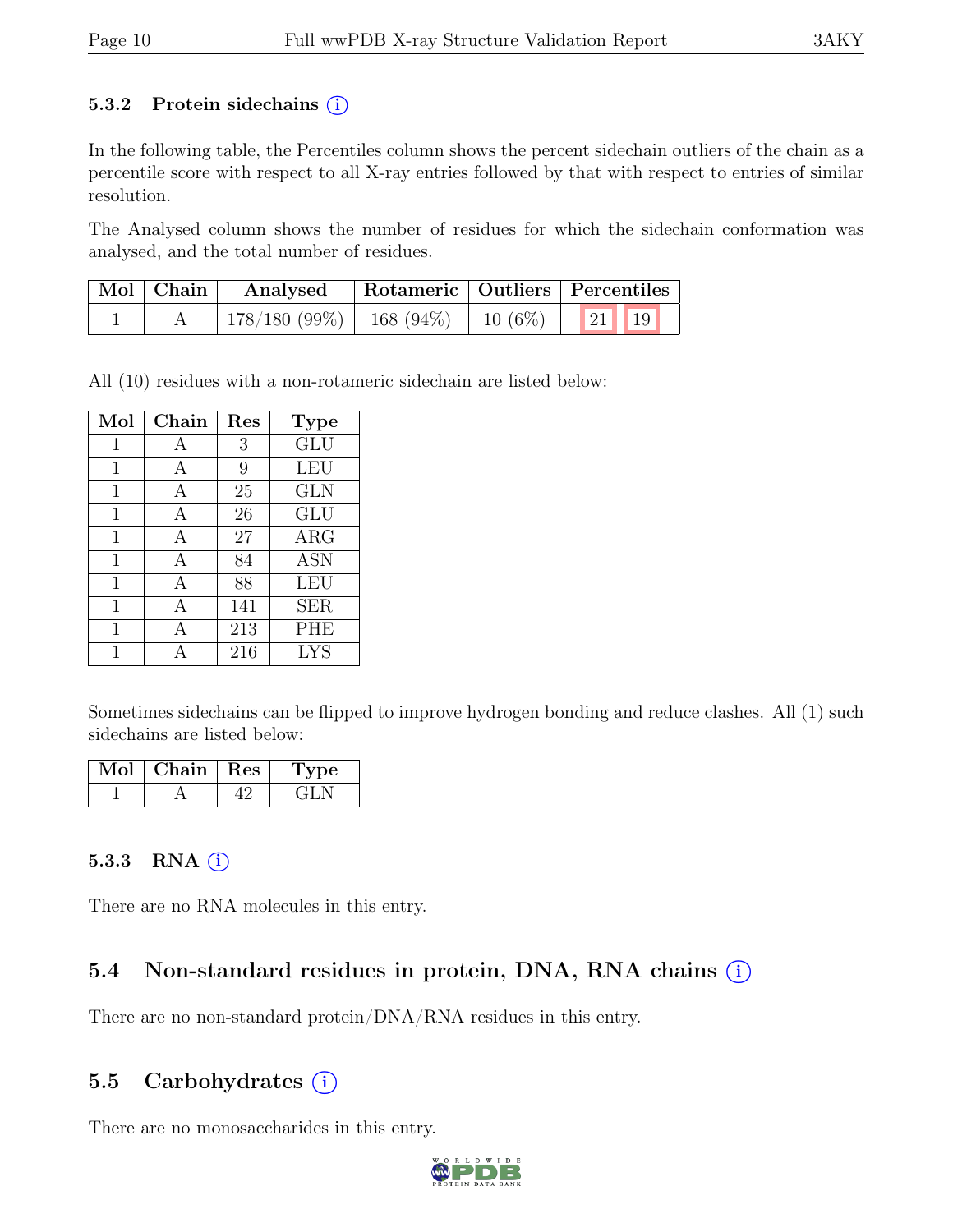### 5.6 Ligand geometry  $(i)$

2 ligands are modelled in this entry.

In the following table, the Counts columns list the number of bonds (or angles) for which Mogul statistics could be retrieved, the number of bonds (or angles) that are observed in the model and the number of bonds (or angles) that are defined in the Chemical Component Dictionary. The Link column lists molecule types, if any, to which the group is linked. The Z score for a bond length (or angle) is the number of standard deviations the observed value is removed from the expected value. A bond length (or angle) with  $|Z| > 2$  is considered an outlier worth inspection. RMSZ is the root-mean-square of all Z scores of the bond lengths (or angles).

| Mol |     |  | Type   Chain   Res |                          |          | Link              |             | Bond lengths |      |                | Bond angles |  |
|-----|-----|--|--------------------|--------------------------|----------|-------------------|-------------|--------------|------|----------------|-------------|--|
|     |     |  |                    |                          | Counts   | RMSZ <sub>1</sub> | # $ Z  > 2$ | Counts       | RMSZ | $+ Z  > 2$     |             |  |
|     | AP5 |  | 301                |                          | 48,62,62 | .42               | $8(16\%)$   | 51,98,98     | 1.76 | $(17\%)$<br>9( |             |  |
|     | IMD |  | 302                | $\overline{\phantom{a}}$ | 3,5,5    | 0.30              |             | 4,5,5        | 0.09 |                |             |  |

In the following table, the Chirals column lists the number of chiral outliers, the number of chiral centers analysed, the number of these observed in the model and the number defined in the Chemical Component Dictionary. Similar counts are reported in the Torsion and Rings columns. '-' means no outliers of that kind were identified.

| Mol |     |     |        | $\vert$ Type $\vert$ Chain $\vert$ Res $\vert$ Link $\vert$ Chirals | <b>Torsions</b>                                                  | Rings |
|-----|-----|-----|--------|---------------------------------------------------------------------|------------------------------------------------------------------|-------|
|     | AP5 | 301 | $\sim$ |                                                                     | $\left[ \frac{4/36/76}{76} \right] \left[ \frac{0}{6/6} \right]$ |       |
|     | IMD | 302 |        |                                                                     |                                                                  |       |

| Mol            | Chain | Res | Type | Atoms              | Z       | Observed $(A)$ | Ideal(A) |
|----------------|-------|-----|------|--------------------|---------|----------------|----------|
| 2              | A     | 301 | AP5  | $C2J-C1J$          | $-3.98$ | 1.47           | 1.53     |
| $\overline{2}$ | А     | 301 | AP5  | C8A-N7A            | $-3.01$ | 1.29           | 1.34     |
| $\overline{2}$ | А     | 301 | AP5  | $O4J-C1J$          | 2.85    | 1.45           | 1.41     |
| $\overline{2}$ | A     | 301 | AP5  | PG-O <sub>2G</sub> | $-2.59$ | 1.43           | 1.55     |
| $\overline{2}$ | A     | 301 | AP5  | PA-O5F             | $-2.35$ | 1.49           | 1.59     |
| $\overline{2}$ | A     | 301 | AP5  | $C8B-NTB$          | $-2.20$ | 1.30           | 1.34     |
| $\overline{2}$ | А     | 301 | AP5  | PA-O2A             | $-2.09$ | 1.45           | 1.55     |
| $\overline{2}$ | А     | 301 | AP5  | $C2J-C3J$          | 2.06    | 1.59           | 1.53     |

All (8) bond length outliers are listed below:

All (9) bond angle outliers are listed below:

| Mol | Chain | Res. | Type  | Atoms         |         | Observed $(°)$ | $Ideal({}^{\circ})$ |
|-----|-------|------|-------|---------------|---------|----------------|---------------------|
|     |       | 301  | A P.5 | $C3J-C2J-C1J$ | $-5.23$ | 93.10          | 100.98              |
|     |       | 301  | A P.5 | PB-O3A-PA     | 5.02    | 150.07         | 132.83              |
|     |       | 301  | A P.5 | PD-O3G-PG     | 3.77    | 145.75         | 132.83              |

Continued on next page...

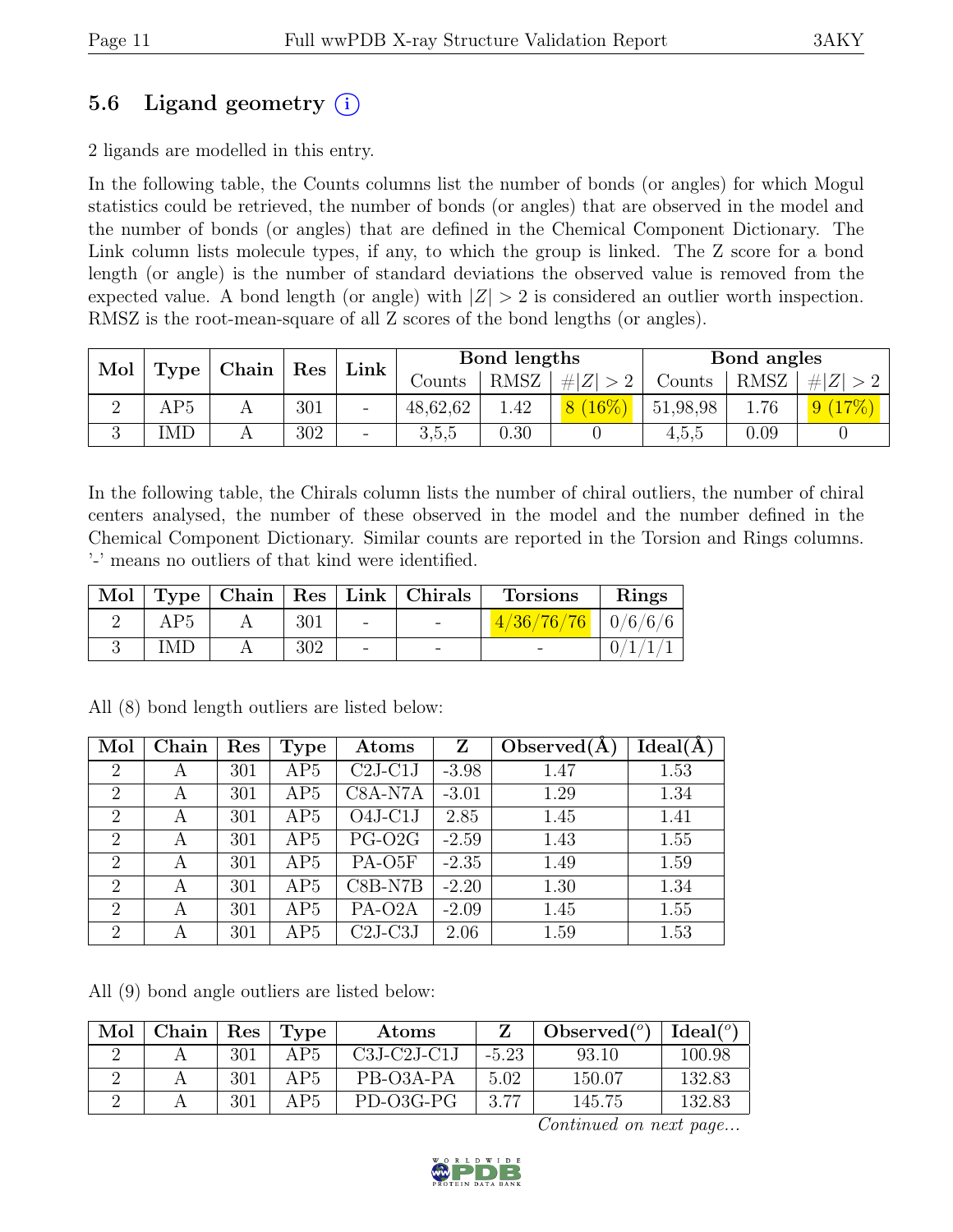| Mol            | Chain | Res | Type | Atoms         | Ζ       | Observed $(°)$ | Ideal $(°)$ |
|----------------|-------|-----|------|---------------|---------|----------------|-------------|
| $\overline{2}$ |       | 301 | AP5  | PE-O3D-PD     | 3.49    | 144.81         | 132.83      |
|                | А     | 301 | AP5  | PG-O3B-PB     | 3.49    | 144.80         | 132.83      |
| 2              |       | 301 | AP5  | C1F-N9A-C4A   | 3.41    | 132.64         | 126.64      |
| $\overline{2}$ |       | 301 | AP5  | $C3F-C2F-C1F$ | 3.07    | 105.60         | 100.98      |
| $\overline{2}$ |       | 301 | AP5  | $C5A-C6A-N1A$ | $-3.03$ | 113.48         | 120.35      |
| 2              |       | 301 | AP5  | $N6A-C6A-N1A$ | 2.40    | 123.55         | 118.57      |

Continued from previous page...

There are no chirality outliers.

All (4) torsion outliers are listed below:

| Mol           | Chain | Res | Type | Atoms         |
|---------------|-------|-----|------|---------------|
|               |       | 301 | AP5  | PG-O3B-PB-O1B |
| $\Omega$      |       | 301 | AP5  | PB-O3B-PG-O1G |
| $\mathcal{D}$ |       | 301 | AP5  | PG-O3B-PB-O2B |
| $\Omega$      |       | 301 | AP5  | PB-O3B-PG-O2G |

There are no ring outliers.

1 monomer is involved in 1 short contact:

|  |             | Mol   Chain   Res   Type   Clashes   Symm-Clashes |
|--|-------------|---------------------------------------------------|
|  | $302$   IMD |                                                   |

The following is a two-dimensional graphical depiction of Mogul quality analysis of bond lengths, bond angles, torsion angles, and ring geometry for all instances of the Ligand of Interest. In addition, ligands with molecular weight > 250 and outliers as shown on the validation Tables will also be included. For torsion angles, if less then 5% of the Mogul distribution of torsion angles is within 10 degrees of the torsion angle in question, then that torsion angle is considered an outlier. Any bond that is central to one or more torsion angles identified as an outlier by Mogul will be highlighted in the graph. For rings, the root-mean-square deviation (RMSD) between the ring in question and similar rings identified by Mogul is calculated over all ring torsion angles. If the average RMSD is greater than 60 degrees and the minimal RMSD between the ring in question and any Mogul-identified rings is also greater than 60 degrees, then that ring is considered an outlier. The outliers are highlighted in purple. The color gray indicates Mogul did not find sufficient equivalents in the CSD to analyse the geometry.

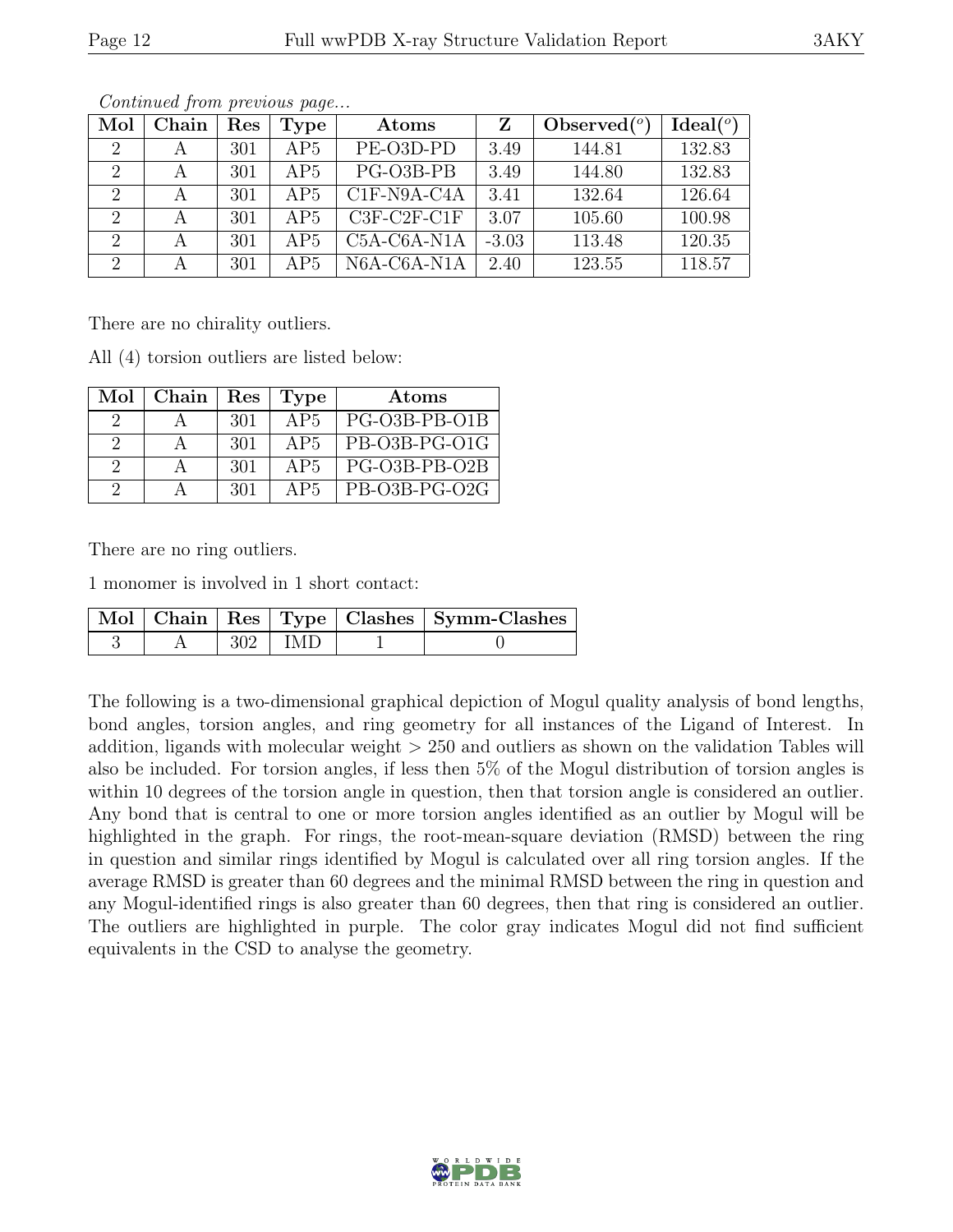

## 5.7 Other polymers (i)

There are no such residues in this entry.

## 5.8 Polymer linkage issues  $(i)$

There are no chain breaks in this entry.

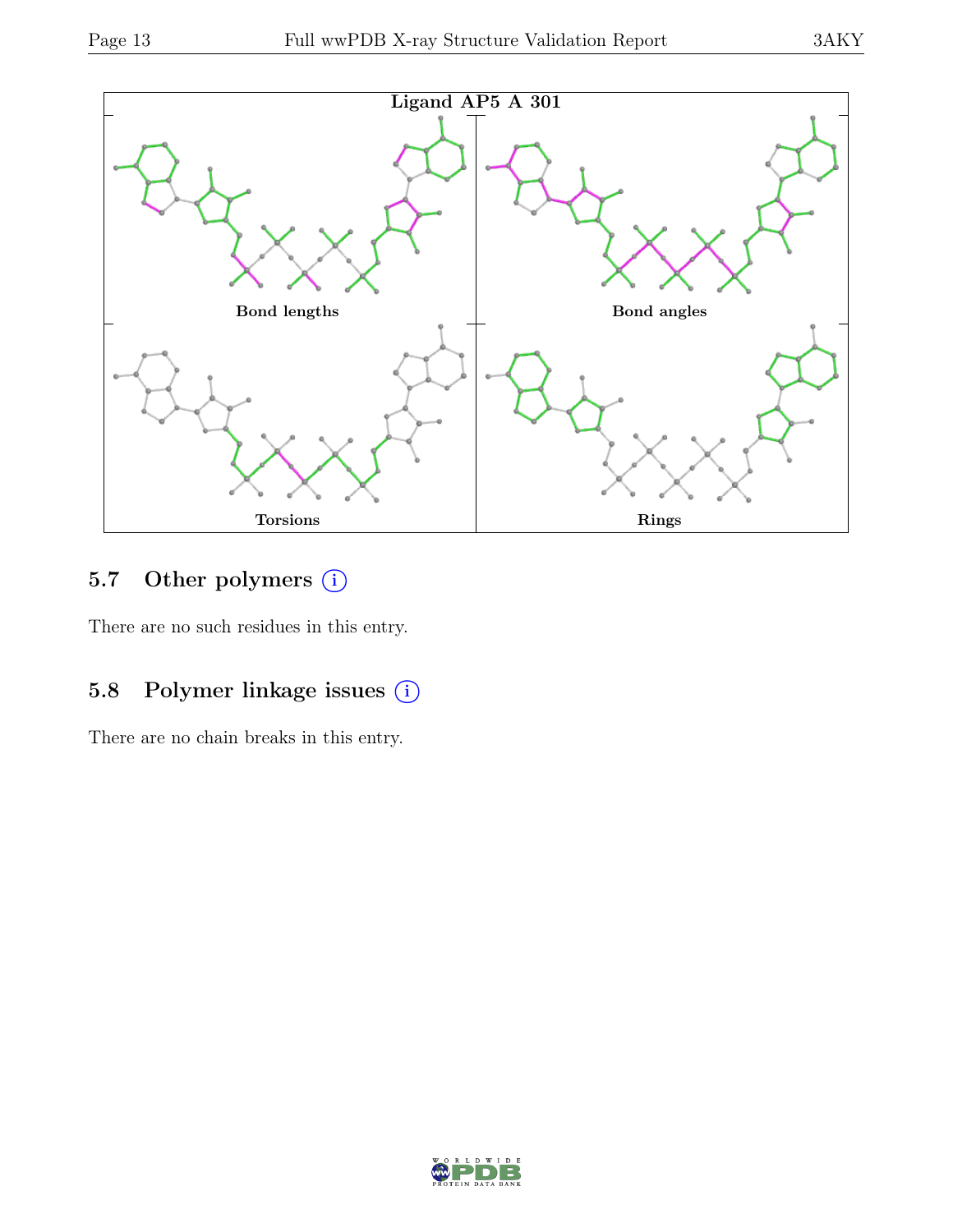# 6 Fit of model and data  $(i)$

## 6.1 Protein, DNA and RNA chains  $(i)$

In the following table, the column labelled  $#RSRZ>2$  contains the number (and percentage) of RSRZ outliers, followed by percent RSRZ outliers for the chain as percentile scores relative to all X-ray entries and entries of similar resolution. The OWAB column contains the minimum, median,  $95<sup>th</sup>$  percentile and maximum values of the occupancy-weighted average B-factor per residue. The column labelled ' $Q<.9$ ' lists the number of (and percentage) of residues with an average occupancy less than 0.9.

| Mol   Chain | Analysed            | $ \langle \mathrm{RSRZ} \rangle $ | $\rm \#RSRZ{>}2$                                                                                | $\mid$ OWAB(Å <sup>2</sup> ) $\mid$ Q<0.9 $\mid$ |  |
|-------------|---------------------|-----------------------------------|-------------------------------------------------------------------------------------------------|--------------------------------------------------|--|
|             | $\pm 218/220(99\%)$ | $-0.72$                           | $\begin{array}{ c c c c c c c c } \hline 1 & 0\% & 91 & 91 & 8, 24, 78, 118 \hline \end{array}$ |                                                  |  |

All (1) RSRZ outliers are listed below:

|  |     |     | $\vert$ Mol $\vert$ Chain $\vert$ Res $\vert$ Type $\vert$ RSRZ $\vert$ |
|--|-----|-----|-------------------------------------------------------------------------|
|  | 220 | ASN |                                                                         |

### 6.2 Non-standard residues in protein, DNA, RNA chains (i)

There are no non-standard protein/DNA/RNA residues in this entry.

#### 6.3 Carbohydrates (i)

There are no monosaccharides in this entry.

#### 6.4 Ligands  $(i)$

In the following table, the Atoms column lists the number of modelled atoms in the group and the number defined in the chemical component dictionary. The B-factors column lists the minimum, median,  $95<sup>th</sup>$  percentile and maximum values of B factors of atoms in the group. The column labelled 'Q< 0.9' lists the number of atoms with occupancy less than 0.9.

| Mol |     |     |       |      |      | Type   Chain   Res   Atoms   RSCC   RSR   B-factors $(\AA^2)$   Q<0.9 |  |
|-----|-----|-----|-------|------|------|-----------------------------------------------------------------------|--|
|     | IMD | 302 |       | 0.96 |      | 0,8,29,39                                                             |  |
|     | AP5 | 301 | 57/57 | 0.99 | 0.06 | 0.11.20.31                                                            |  |

The following is a graphical depiction of the model fit to experimental electron density of all instances of the Ligand of Interest. In addition, ligands with molecular weight > 250 and outliers as shown on the geometry validation Tables will also be included. Each fit is shown from different orientation to approximate a three-dimensional view.